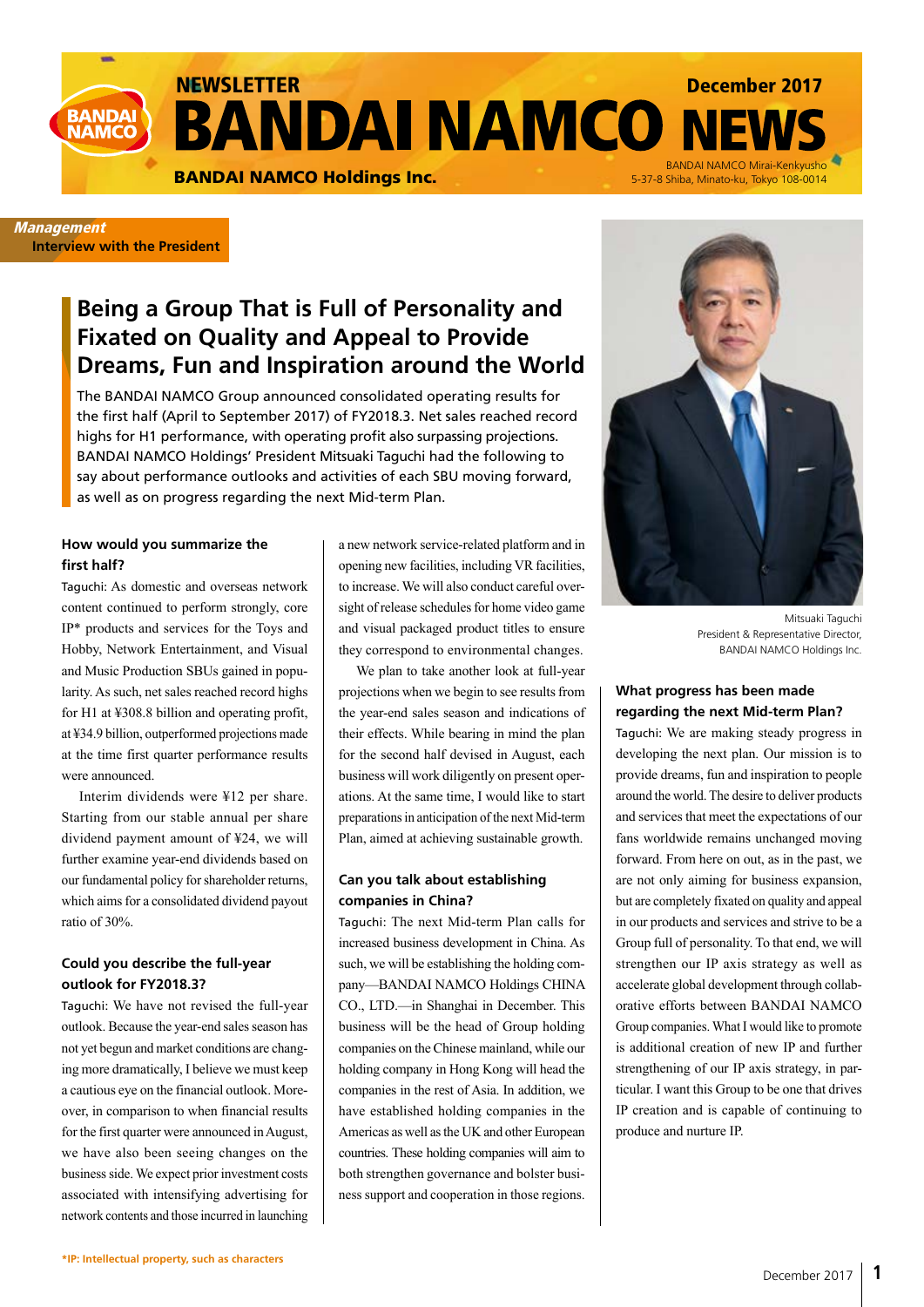In addition, as a challenge with a focus on the future, we exhibited our communication robot, Guncierge Haro, which represents a Groupwide project that utilizes AI, at a tradeshow. This project garnered a significant amount of attention at the show. I would like to see the Toys and Hobby SBU experiment with combining such cutting-edge technology with IP.

### **What is the approach to Europe and the Americas markets?**

Taguchi: In Europe and the Americas, in addition to *Power Rangers* products and services, we launched a card game for *DRAGON BALL*, an IP which app for smartphones is popular, in North America in July. Card game sales are showing a good start in the region. The second round of launches will begin in November, with large-scale events planned in locations all over the United States next year.

Demand for products for adult customers, such as collectable action figures is increasing not just in Japan, but worldwide. Along with promoting our brands with events, we will be expanding our IP lineup, including Marvel IP, and continue working for higher visibility worldwide.

### **How is the Network Entertainment SBU performing?**

Taguchi: In network contents, our core titles,

including *DRAGON BALL Z DOKKAN BATTLE* and *ONE PIECE Treasure Cruise*, which are being rolled out worldwide; *NARUTO*, which

is popular in China; and *IDOLM@STER*, which is in high demand in Japan, are gaining a stable base of popularity. In addition to maintaining the popularity of our current titles through detailed measures and meticulous management that make use of data analysis, we are also focusing on cultivating new titles. We are also planning to introduce new titles for *NARUTO x BORUTO: NINJA BORUTAGE* and *SWORD ART ONLINE*, which are marketed worldwide, and are working on contents such as *Project LayereD*, user-generated content which began as an effort to create new IP from game apps. Beyond that, BXD Inc., established through a joint investment by BANDAI NAMCO Entertainment Inc. and Drecom Co., Ltd., will begin distributing online games and managing new platforms next spring. BXD's work will combine the digital and the real in a characteristically BANDAI NAMCO way, and we look forward to what they will accomplish.

### **What about home video games?**

Taguchi: At the Tokyo Game Show 2017, held in September, we displayed *DRAGON BALL FighterZ, SWORD ART ONLINE: FATAL BULLET, CODE VEIN*, and other titles set to be released in 2018. All games were wellreceived by fans. We are already selling titles for the popular Nintendo Switch and are moving forward with development of original titles specifically for the Switch. In addition, we are actively looking into e-Sports, a promising new market for the sport of competing at video games, in order to take serious action in the medium term.

# **Performance of network contents continues to be strong Plans for the repeated introduction of high-profile home video game titles**

### **How is the Toys and Hobby SBU performing?**

Taguchi: *THE GUNDAM BASE TOKYO*, a complex with the world's largest selection of *Gundam* plastic models, was opened in Diver City Tokyo Plaza in Odaiba, Japan, in August and has since drawn many visitors. A life-sized *Unicorn Gundam* statue was unveiled in September, also attracting a large amount of attention. The statue and facility each work together to multiply visitors to the other, which has stimulated more interest in *Gundam* plastic models. *Gundam* plastic models have also been performing well in the rest of Asia, with a large-scale *Gundam* event being held from October to November in Taiwan. Moving forward, we will ramp up events, video distribution, and store promotions to invigorate interest in *Gundam* plastic models across Asia.

In new IP, the initial response to the transformation belt from *Kamen Rider Build*, which began broadcasting in September, has been the highest in Heisei *Kamen Rider* history and is performing well. In the second half, we will be successively introducing IP targeted at boys, such as the *Black Clover* TV show, which began broadcasts in October, and *Mushinin*, an anime that is broadcasted on the BANDAI NAMCO YouTube channel, as well as the new program *Pikachin-Kit*, which will begin broadcasting in January. In this way, we are working to refine our IP lineup.

©創通・サンライズ



## **Rather than simply "responding" to the changes of the times, we aim to "adapt" and take on new challenges**

*GUNDAM* Docks at Taiwan event

*DRAGON BALL FighterZ*, scheduled for release on February 1, 2018

©2017 プロジェクトラブライブ!サンシャイン!!



*Love Live! Sunshine!! Aqours 2nd LoveLive! HAPPY PARTY TRAIN TOUR*

©バードスタジオ/集英社・フジテレビ・東映アニメーション ©BANDAI NAMCO Entertainment Inc.

### **How is the amusement business performing?**

Taguchi: The large-scale VR facility we opened in Shinjuku, Tokyo in July—*VR ZONE SHINJUKU*—is performing well, which reinforces my conviction that VR and IP are highly compatible. We are gradually introducing new activities to ensure that this flagship store is a place where people can enjoy themselves no matter when they choose to visit. While we already have small-to-medium portal stores in cities such as Kobe, Japan and London, UK, we plan to open a total of 20 stores in Japan and overseas.

In addition, NAMCO LIMITED opened Asobi Park PLUS in Hong Kong as its first international development project. We have garnered praise for development projects utilizing our IP as well as our fusion of VR and AR (augmented reality) overseas, which led to our opening this store. Moving forward, we will actively continue to open stores in promising locations both in and outside Japan.

### **How is the Visual and Music Production SBU performing?**

Taguchi: The second season of *Love Live! Sunshine!!* began broadcasting in October, with the *Mobile Suit Gundam: THE ORIGIN: Battle of Loum* packaged product going on sale in November. *GIRLS und PANZER: The Final Chapter* will open in December. In the second half, we will develop these new installments of our major IP titles and accelerate work on visual and music, live event, and other projects. We are also releasing a variety of other noteworthy products. Not only has the packaged product of the widely lauded animated feature film *In This Corner of the World* become a hit, the theatrical film *Outrage Coda* has also been

popular. In addition, an animated TV program based on our original IP, *IDOLiSH7*, which generated from BANDAI NAMCO Online Inc.'s game app, will begin in January. The boy band that appears in this title—TRIGGER is already gaining attention, with its debut album, REGALITY, reaching number one on the Oricon weekly albums chart for music CDs. Moving forward, we will develop products and more to make this IP more appealing.

Moreover, Actas Inc., which produces *GIRLS und PANZER* among other titles, joined BANDAI NAMCO Group. This will enable us to strengthen our IP axis strategy. In this way, the Group has grown by one more animation studio with personality. Together, we will focus on creating titles that satisfy our fans and making high quality IP and high quality products.

**How is the outlook moving forward?**

Taguchi: Digitalization is continuing in all fields, leaving the market experiencing significant changes. Because "responding" to such changes could cause us to fall behind, we must stay one step ahead and "adapt," much the same way as organisms adapt to changes in their environment. Changes in the market give us the opportunity to change our approach and create products and services that are even more fun and exciting. It is exactly because this is an age of accelerating market shifts that our employees resolve to take on new challenges and gain new experiences rather than remain restrained by the status quo. This will drive progress for the BANDAI NAMCO Goup. We strive to be a Group loved by fans worldwide that always challenges itself in new ways. Our stockholders can count on that.